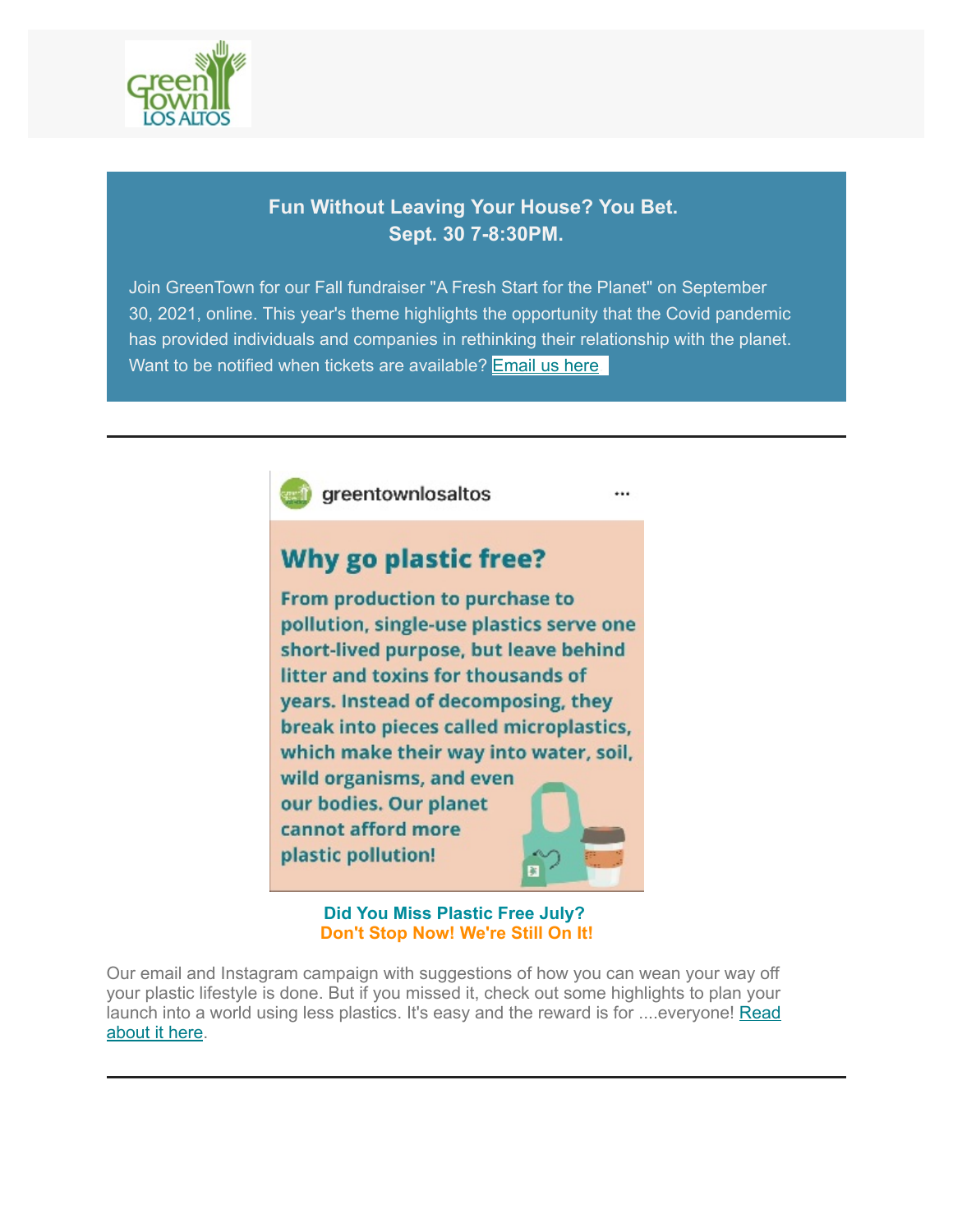

**We Have A WINNER!!! In the Drawing for the Plastic Free July Gift Basket**

We had more than 60 active participants in the first ever GreenTown Plastic Free July Campaign. And the winner of the Plastic Free July Gift Basket is Tim Giacomini who works at Mission Trail Waste Systems! A big thanks and round of applause to everyone who joined in this fun learning adventure. The Gift Basket, valued at >\$150, contains over a dozen eco-friendly and waste reducing items for the home and everyday use. Congratulations to Tim!!

# **8 Summer Interns One Great Presentation To See!**

Eight summer interns spent six weeks working with GreenTown mentors helping us with a range of tasks including running our social media, improving our website design, 500 Trees campaign, zero waste, a home electrification video, an updated GreenTown presentation and getting us started on certifying the History Museum as a Green Business. [Watch the video](https://www.youtube.com/watch?v=LsnzVA6EJHU) to learn all about it.

# **IF YOU CARE ABOUT THE FUTURE, FILL THIS OUT!**

[Los Altos's Climate Action Plan survey](https://www.opentownhall.com/portals/225/Issue_10908) could use more participants to make it meaningful and relevant for future generations. Can you take a minute to fill it out? Click here to take this quick survey that will help the city be more climate change sensitive as the years progress. Thanks in advance from future residents!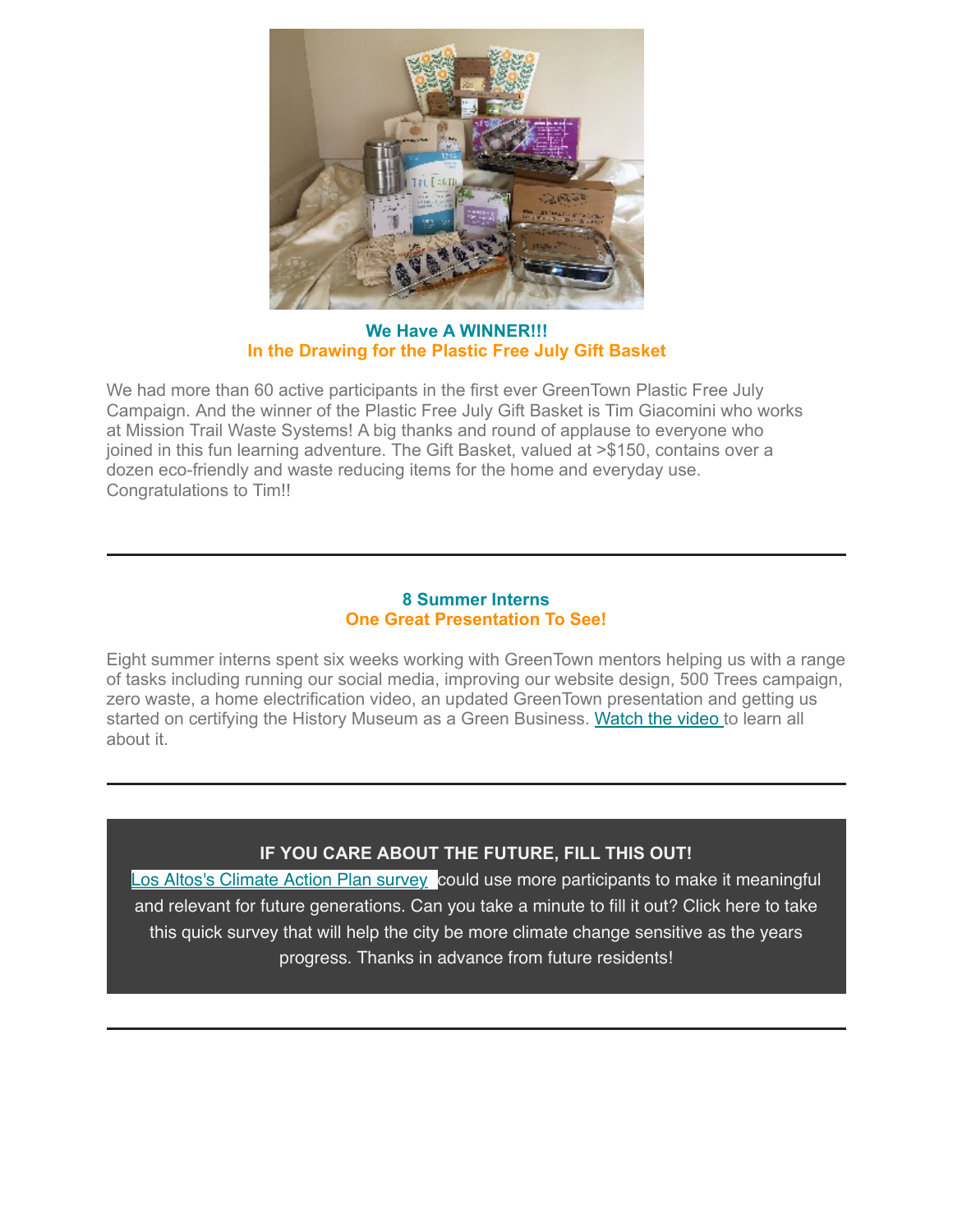

# **Decarbonize Your House? What Does That Mean? Find Out Sept. 1st**

This Forum will delve into the nuances of decarbonizing single-family homes in the Bay Area, including technical challenges and equity considerations. Attendees will hear about homeowners' experiences working towards decarbonization of their homes. In addition, local government staff will share insights into policy options for decarbonizing residential buildings. This free event is open to all. [Register here.](https://us06web.zoom.us/webinar/register/WN_1t1rt1W1QoaCWgNpB8ch5Q) 

**Wednesday, September 1, 2021 | 9:00AM–12:00PM** *via Zoom*



# **Events AND Volunteer Opportunities**

# **Project Lead For WoW Program:**

GreenTown is looking for a new [WoW \(Walk or Wheel\) Project Lead!](https://www.greentownlosaltos.org/vounteer-intern) The role provides support to school leads in promoting alternative forms of transportation to school, including biking, walking and carpooling. These modes reduce greenhouse gases and toxic air emissions and help reduce traffic congestion around our schools. Plus, it's a healthy and fun way for kids to bookend their school day! Check out our webpage for more info on the [Schools WoW project.](https://www.greentownlosaltos.org/schoolswow)

# **Volunteers Needed For Bike Valet!**

GreenTown Los Altos provides free bike parking services at the Los Altos Fine Art in the Park event. We need volunteers to help park and keep track of bikes. We usually park more than 200 bikes over the weekend! A good way to see neighbors in a safe, open setting.

Sat. Aug. 14 & Sun. Aug. 15 Two hour shifts each day: 10-12, 12-2, 2-4, 4-6 Location: Los Altos Chamber of Commerce Parking Lot, 321 University Ave.